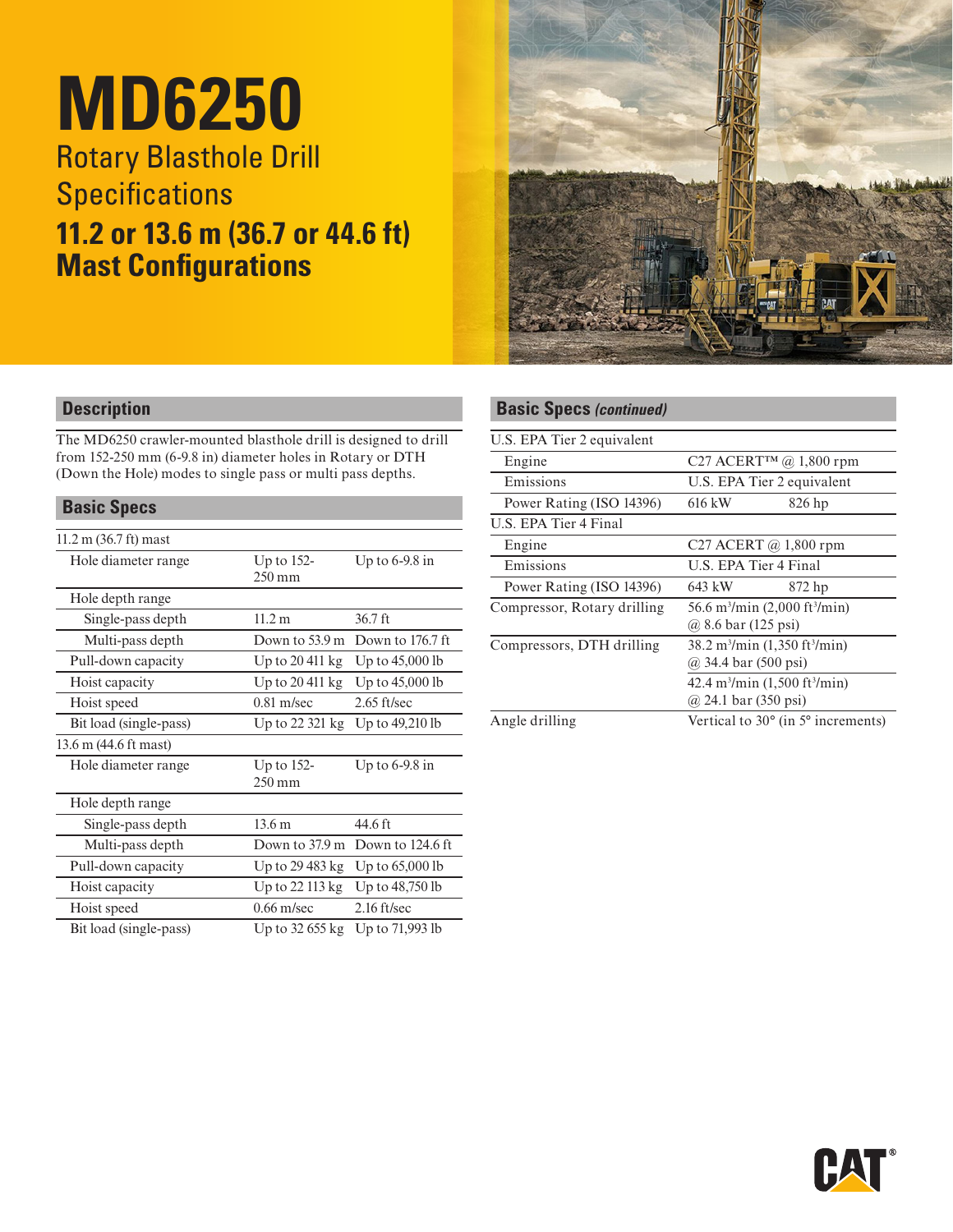## **Engine Choices**

- Dual starter motors
- Scheduled oil sampling (S·O·S<sup>SM</sup>) ports
- Common air intake filters provide +500 hour service interval in normal operating conditions
- Ether starting aid (ether bottle supplied locally)

#### **Compressor Choices**

| DTH drilling                      | Includes tool lubrication system<br>and hammer storage                                                                                   |
|-----------------------------------|------------------------------------------------------------------------------------------------------------------------------------------|
| $1350 \text{ cfm}/500 \text{psi}$ | $38.2 \text{ m}^3/\text{min}$ (1,350 ft <sup>3</sup> /min)<br>$(a)$ 34.4 bar (500 psi) includes<br>113.5 L $(30 \text{ gal})$ tool oiler |
| $1500 \text{ cfm}/350 \text{psi}$ | $42.4 \text{ m}^3/\text{min}$ (1,500 ft $^3/\text{min}$ )<br>$(a)$ 24.1 bar (350 psi) includes<br>113.5 L $(30 \text{ gal})$ tool oiler  |
| Rotary drilling                   | Optional tool lubrication system                                                                                                         |
| 2000 cfm/125 psi                  | 56.6 m <sup>3</sup> /min (2,000 ft <sup>3</sup> /min) @<br>8.6 bar (125 psi)                                                             |

With the compressor's variable volume control, the operator can limit air output resulting in reduced fuel consumption. Both high and low pressure compressors contain this feature.

Electronic compressor control and regulation with purged air lines

## **Receiver Tank Choices**

- Low pressure 8.6 bar (125 psi) for ASME/CRN/AU or CE
- High pressure 24.1 or 34.4 bar (350 or 500 psi) for ASME/CRN/AU or CE

## **Cooling**

- Coolers with easy cleaning access
- Separate engine cooling module
- All cooler core sections are replaceable
- Functional in ambient temperature of 52° C (125° F)
- Automatic variable speed fan control

## **Climate Choices**

| Climate Level 1 Standard fluids and lubricants |  |  |  |
|------------------------------------------------|--|--|--|
|                                                |  |  |  |

- Rated down to  $-1^{\circ}$  C (30° F) • Withstands high heat to 52° C (125° F)
- 
- Climate Level 2 Arctic fluids and lubricants

• Rated down to  $-18^{\circ}$  C ( $-0.4^{\circ}$  F)

Climate Level 4 Arctic fluids and lubricants

- Rated down to  $-40^{\circ}$  C ( $-40^{\circ}$  F)
- Diesel fired heating system that heats and circulates engine coolant through: engine block, below deck water tank, heating elements for battery trays, with a provision for fuel tanks.
- Full Arctic lubricant package to include: engine oil, compressor oil and hydraulic oil.
- Electric heating package with breaker panel to power: 120V heating blanket for compressor receiver tank, compressor control box, heat trace for compressor control lines, heat trace for hosing from water tank to water pump and water fast-fill assembly, plus tank.
- Shore power connection box with switchable 240-600V (50 amp) connection (diesel gen set and/or plug supplied locally). Box includes standard 50 hz battery charger, if 60 hz charger required to be ordered via after market, refer to P-n 540-4271
- Breaker panel includes five (5) additional breakers for locally supplied heating elements if needed.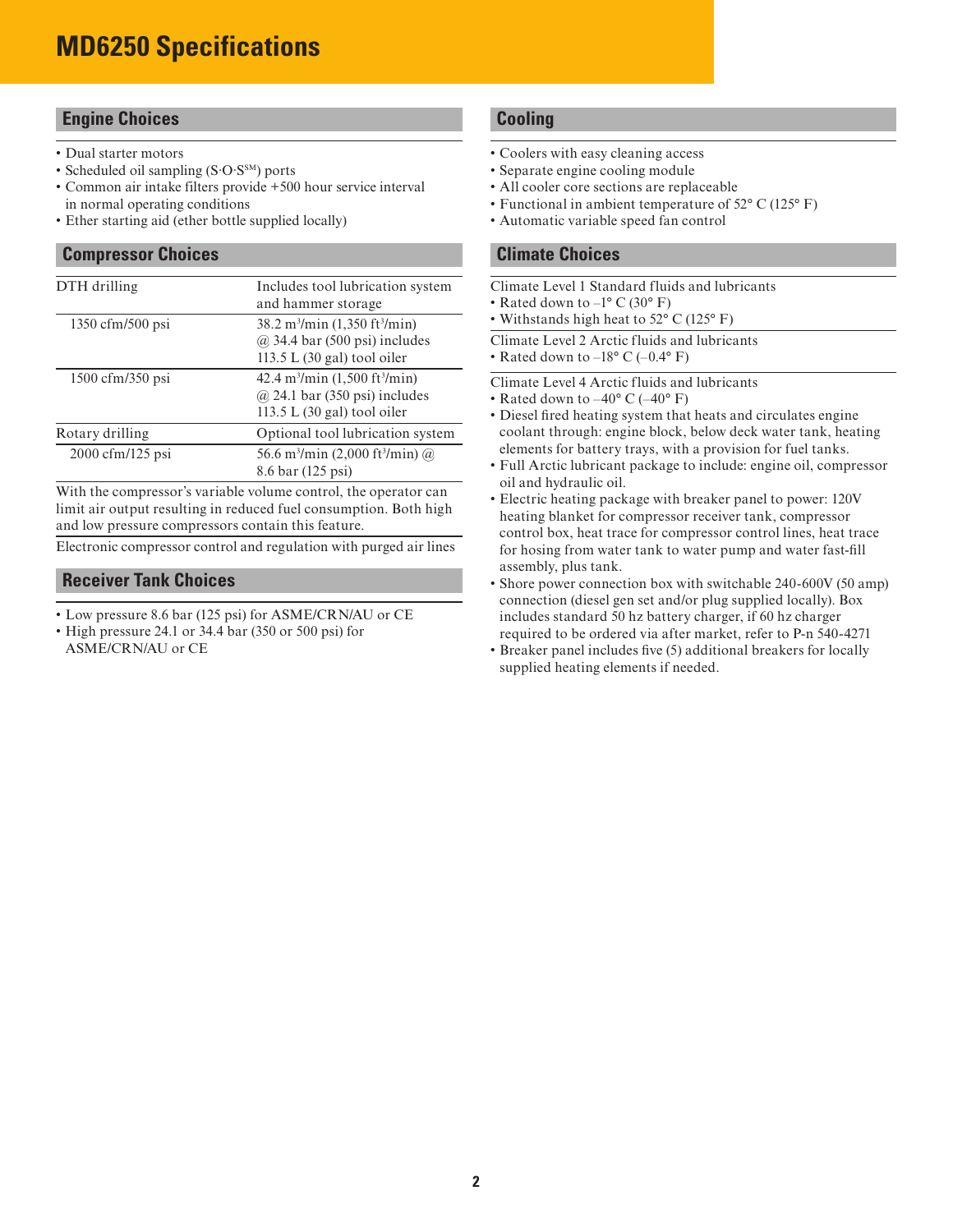## **Frame and Work Deck**

- Jacks, mast pivot and deck are welded integrally to mainframe for maximum durability and long life
- Stationary drill deck for vertical and angle drilling
- Four leveling jacks provide leveling on a 7° bench (any orientation)
- Slip resistant surfaces
- Fuel tank capacity 1416 L (374 gal)
- Fuel capacity expansion for additional 1416 L (374 gal)
- Three (3) egress points on deck areas in addition to main access
- Heavy duty tow hooks (front end)
- Four (4) lift lugs, for use with cables or chains
- Pipe guide roller assembly mounted on drill deck for loading drill pipe
- Walk-around cab access (with railing and toe guards) for cab perimeter to drill deck (option)
- Cab-roof access ladder with guard plus roof safety railing for ease of access to air conditioner/pressurizer/heater (option)
- Platform to mount fire suppression bottles and/or diesel gen set on non-drill-end (option)

## **Frame Access Choices**

- Fixed access stairs to the cab area
- Cascading hydraulic stairs with walkway around the cab to the drill deck (option). Includes jack and tram interlock activated when the stairs are down

## **Drill Deck Misc.**

- Toolbox (option)
- Hydraulic viewing hatch on drill deck with spotlight (option)
- Drill pipe thread greaser actuated from the cab (option)
- Jib crane ready (option)

## **Undercarriage**

| Model                         | $Cat^{\circledR}$ 336E EL Excavator type                                              |  |  |
|-------------------------------|---------------------------------------------------------------------------------------|--|--|
| Lower rollers                 | Twelve (12)                                                                           |  |  |
| Carrier rollers               | Three $(3)$                                                                           |  |  |
| Track chain guards and guides | Level two                                                                             |  |  |
| Drawbar pull                  | 417 000 N<br>93,745 lbf                                                               |  |  |
| Travel speed                  | $2.45$ kph<br>$1.5$ mph                                                               |  |  |
| Triple grousers               | 600 mm (23.6 in); for hard<br>rock 0.88 bar (12.7 psi) ground<br>pressure             |  |  |
| Triple grousers               | $750 \text{ mm}$ (29.5 in); for soft rock<br>$1.10$ bar (15.9 psi) ground<br>pressure |  |  |

## **Hydraulics**

- Two (2) primary pumps 145 cc (piston, with proportional electronic controls)
- One (1) auxiliary circuit pump 110 cc (piston, load sensing)
- Two (2) fan pumps 74 cc (piston, with proportional electronic controls)
- Two (2) charge pumps  $-43.9 + 56.5$  cc (double stack gear, fixed displacement)
- Scheduled Oil Sampling (S·O·S) ports

## **Mast and Pipe Carousel Features**

- Pipe carousel, standard:
	- $-11.2$  m (36.7 ft) Mast: holds quantity of four (4) 10.6 m (35 ft) pipes
	- $-13.6$  m (44.6 ft) Mast: holds quantity of four (4) 6.1 m (20 ft) pipes
- Pipe carousel, dual purpose:
- $-11.2$  m (36.7 ft) Mast: holds quantity of two (2) 10.6 m (35 ft) pipes and quantity of two (2) 7.62 m (25 ft) pipes, and adapters to connect to DTH hammer and tricone bit (DTH hammer and tricone not included)
- $-$  Accepts 140 mm (5.5 in) or 168 mm (6.625 in) pipe contact factory for additional pipe diameters
- Vertical or angle drilling 0-30°; in 5° increments
- Hydraulically actuated, self-indexing pipe carousel accepts pipe diameters from 127 mm (5.0 in) to 194 mm (7.625 in)
- Drill strings configured for bit changes (above the deck)
- Single cylinder pulldown/hoist system
- Auto tensioning of pull down and hoist cables
- Sliding deck wrench assembly
- Configured with roller deck bushing
- Overhead winch with cable and hook plus remote control; variable speed drive with  $\geq$  1818 kg (4,000 lb) rating, length to reach 6.1 m (20 ft) past drill deck (option)
- Tool oiler, 113.5 L (30 gal) oil injection system (option for low pressure compressor configurations)
- Variable grip hydraulic break out wrench range choices are 114 mm to 152 mm (4.5 in to 6.0 in) or 152 mm to 216 mm (6.0 in to 8.5 in)
- Closed circuit camera in mast is used to view pipe carousel/top drive operation while racking pipes
- Pipe positioner for angle drilling or multi-pass pipe handling, actuated from the cab, with safety interlocks
- Rotation gear box with single motor, up to 160 rpm, up to 11 600 N∙m (8,555 lbf-ft) torque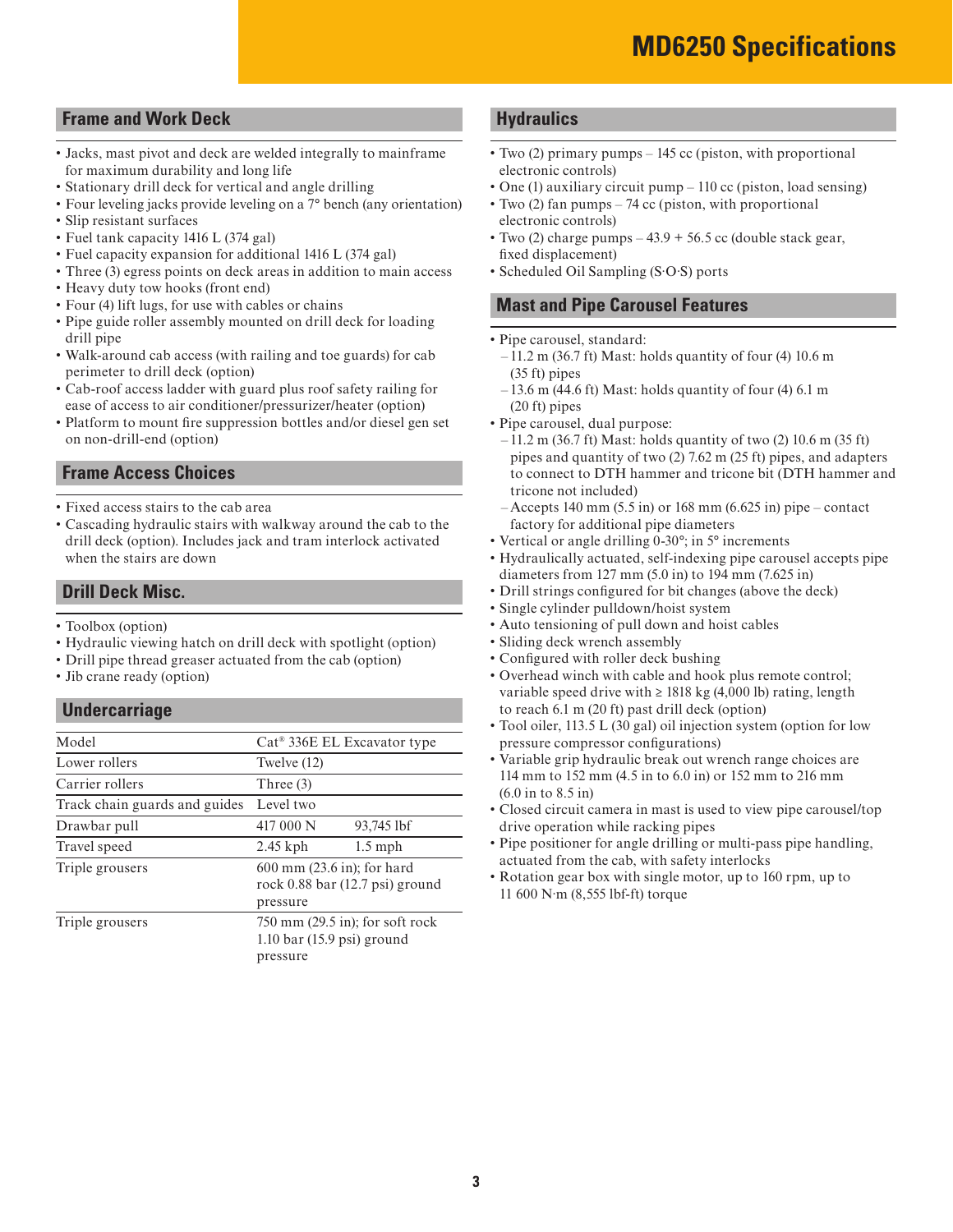## **MD6250 Specifications**

## **Mast Accessories**

- 11.2 m (36.7 ft) or 13.6 m (44.6 ft) Manual pipe catcher One (1) wire rope pipe catcher, manual bit basket
- 11.2 m (36.7 ft) Mast, One (1) hydraulically actuated pipe catcher, hydraulically operated bit basket
- 13.6 m (44.6 ft) Mast, One (1) hydraulically actuated pipe catcher, plus one (1) wire rope pipe catcher, hydraulically operated bit basket

## **Tool Package Rotary**

- One-piece roller deck bushing
- Pipe positioner rollers
- Deck wrench
- Top sub
- Bit sub
- Pipe wiper seal
- Drill tool lubricator (optional)
- Shock sub (option)

## **Tool Package DTH**

- Two-piece roller deck bushings
- Pipe positioner rollers
- Deck wrench
- Shock sub
- Top Sub
- Hammer Sub
- Pipe wiper seal
- Drill tool lubricator is included with selection of DTH Compressor

## **Carousel (Mast size and pipe diameter dependent)**

#### **Standard carousel pipe:**

## **10.6 m (35 ft) pipes for 11.2 m (36.7 ft) Mast – holds quantity of four (4)**

| $127 \text{ mm}$ | $5.0$ in   |
|------------------|------------|
| $140 \text{ mm}$ | $5.5$ in   |
| $152 \text{ mm}$ | 6.0 in     |
| $165 \text{ mm}$ | $6.5$ in   |
| $178 \text{ mm}$ | 7.0 in     |
| $194 \text{ mm}$ | $7.625$ in |

## **6.1 m (20 ft) pipes for 13.6 m (44.6 ft) Mast – holds quantity of four (4)**

| $127 \text{ mm}$ | $5.0$ in   |
|------------------|------------|
| $140 \text{ mm}$ | $5.5$ in   |
| $152 \text{ mm}$ | 6.0 in     |
| $165 \text{ mm}$ | $6.5$ in   |
| $178 \text{ mm}$ | 7.0 in     |
| $194 \text{ mm}$ | $7.625$ in |

#### **Dual purpose carousel pipe:**

**11.2 m (36.7 ft) Mast: holds quantity of two (2) 10.6 m (35 ft) pipes and quantity of two (2) 7.62 m (25 ft) pipes, and adaptors to connect to DTH hammer and tricone bit (DTH hammer and tricone not included)**

Dual purpose pipe carousel accepts 140 mm (5.5 in) or 168 mm (6.625 in) pipe – contact factory for additional pipe diameters

#### **Overhead Winch System with remote (option)**

| Capacity rating               | $1814 \text{ kg}$ | 4,0001b  |  |
|-------------------------------|-------------------|----------|--|
| Cable diameter                | $13 \text{ mm}$   | $0.5$ in |  |
| $Reach - past$ the drill deck | $6.1 \text{ m}$   | $20$ ft  |  |

• Variable speed drive

## **Rotary Head Top Drive System**

| Torque, single motor | 11 700 $N$ ·m | 8,629 lbf-ft |
|----------------------|---------------|--------------|
| Rotation speed       | $0-160$ rpm   |              |

• Spindle – 140 mm (5.5 in) API regular thread with splined collar

• Rotary torque control

• Virtual rotary head travel interlocks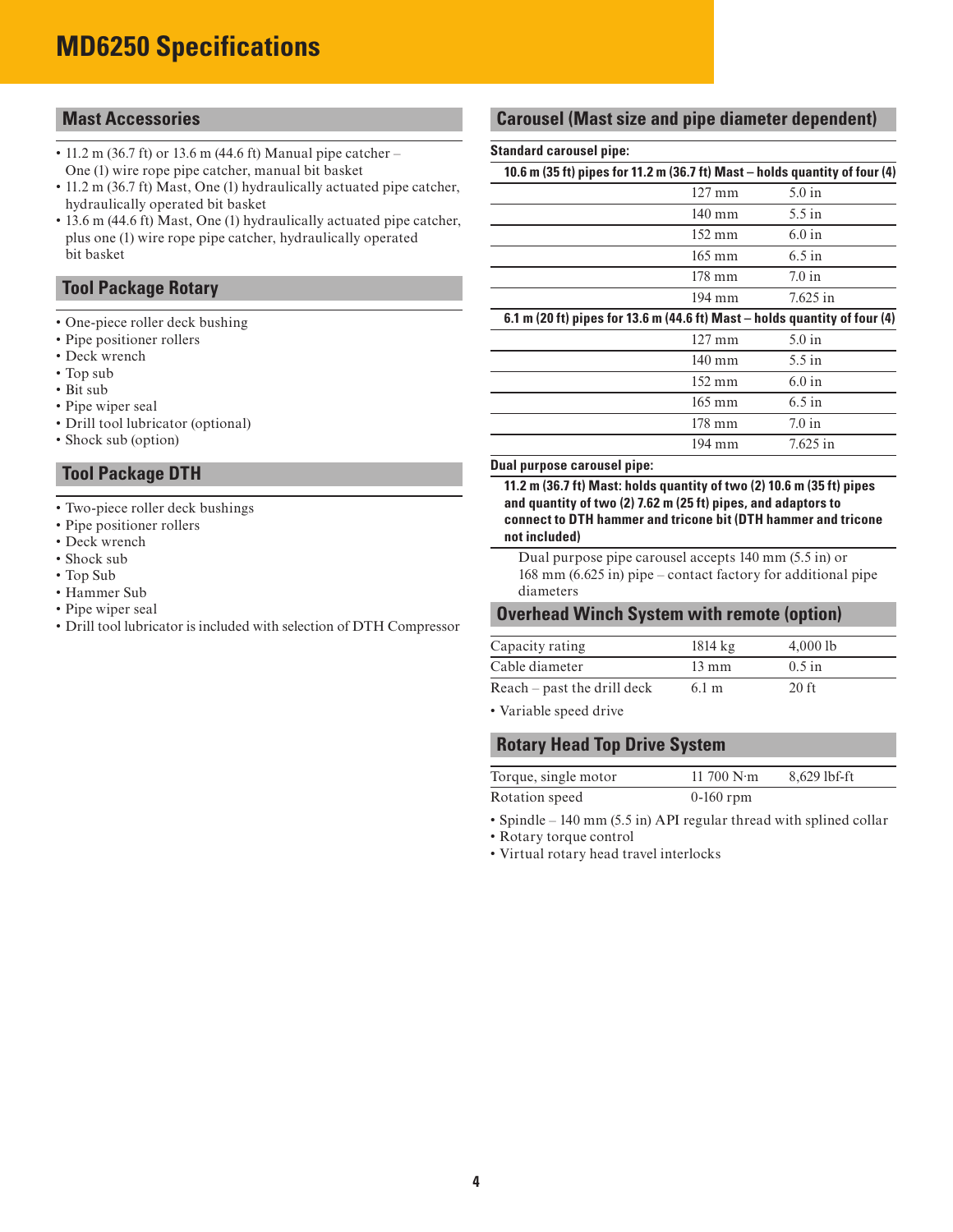## **Operator Environment**

- Cab design:
	- $-$  Spacious FOPS cab has 3 m<sup>2</sup> (32.3 ft<sup>2</sup>) floor space with an integrated operator station
- Cab rubber shock-mounts absorb mechanical vibration and restrict exterior noise
- Operator station design integrates an ergonomic seat, joystick controls with full instrumentation, and dual 254 mm (10 in) color displays, high definition touchscreen and 12 volt power port
- Additional display screen for cc cameras; color, high-definition 254 mm (10 in)
- Power convertor 24V to 12V
- Radio-ready for communication and entertainment stereo
- Cab roof access system with ladder, cage and rails (optional)
- Two swing out doors and Cat keyed locks
- Literature holder
- Cab packages:
- Standard configuration includes a fabric seat, single pane window glass, and wiper for the driller window
- Premium configuration includes additional storage, a leather seat with heat and ventilation, heavy duty suspension, dual pane window glass, a removable guard for front window, wipers for the driller window plus front and rear windows
- Seating:
- Seat swivels, locks and retractable, two-point/76 mm (3 in) wide seat belt, tilts (5° adjustment), lumbar support, fore/aft seat adjustment 80 mm (3.1 in)
- Fold away trainer's seat with seat belt (option)
- Windows:
- Large windows front, rear and right cab side; full length drill window with guard
- Windshield wipers with a common washer tank
- Window shades (option)
- Manometer Pressure Gauge (option)
- Lighting:
- LED interior lights and map light at operators seat, backlit joysticks and keypads
- Flood lights for the drill perimeter
- Spot lights for power group area; drill deck; mast carousel; access ladder and walkways
- Standard lighting is 1,300 lumens flood light on perimeter, area spot lights have 1,950 lumens
- Premium lighting package includes 4,200 lumens flood light on perimeter, mast clearance lights, cab mounted strobe, front mounted tram beacon (option)
- HVAC:
- Floor heating vent
- Roof-mounted air conditioner/heating/pressurizing unit
- Filter access from deck, 500 service interval
- Defogging HVAC vents on main window
- Cameras:
- Three (3) CC cameras (front and left side) providing 360° vision coverage from operators seat; camera on the mast to view pipe carousel/top drive operation

## **Operating System Controls (Standard)**

- All electric controls for drilling, tramming, leveling plus auxiliary functions
- Rotary torque control
- Virtual rotary head travel stops
- Pipe positioner engaged/disengaged indicator, with interlock
- Drill depth meter
- Drill performance and display system
- Delayed engine shut down
- Filter indicators for hydraulic, fuel, compressor and engine
- Jack pressure sensors in display
- Data logging of machine health with warnings and fault code records with export capability
- Dust suppression control
- Mast lock indicator
- ECM proportional fan speed control system
- Tram interlock, machine stability limits
- Tram interlock, pipe in hole
- Tram interlock, mast up and locked or down and parked
- Tram interlock, jack retracted
- Tram interlock, winch parked
- Cab environment controls (AC, filter, heat, fan speeds)
- Pre wired for Terrain and Autonomous Operation
- Drill Assist automated functionality:
- Auto level, auto jack retract
- Auto mast raise and lock, auto mast unlock and park

## **Premium Controls**

• Drill Assist automated functionality: – Auto drill single pass (option)

## **Automation and Technology**

- Drill performance indicators: feed and rotary torque pressure, head RPM, bit air pressure, target depth and drill depth, pipe counter, water injection flow rate, advance per revolution, rate of penetration
- Drill Assist (auto level, auto retract jacks, auto raise and lower mast, single-pass auto drill)
- Cat Terrain ready
- Product Link Elite
- Autonomy ready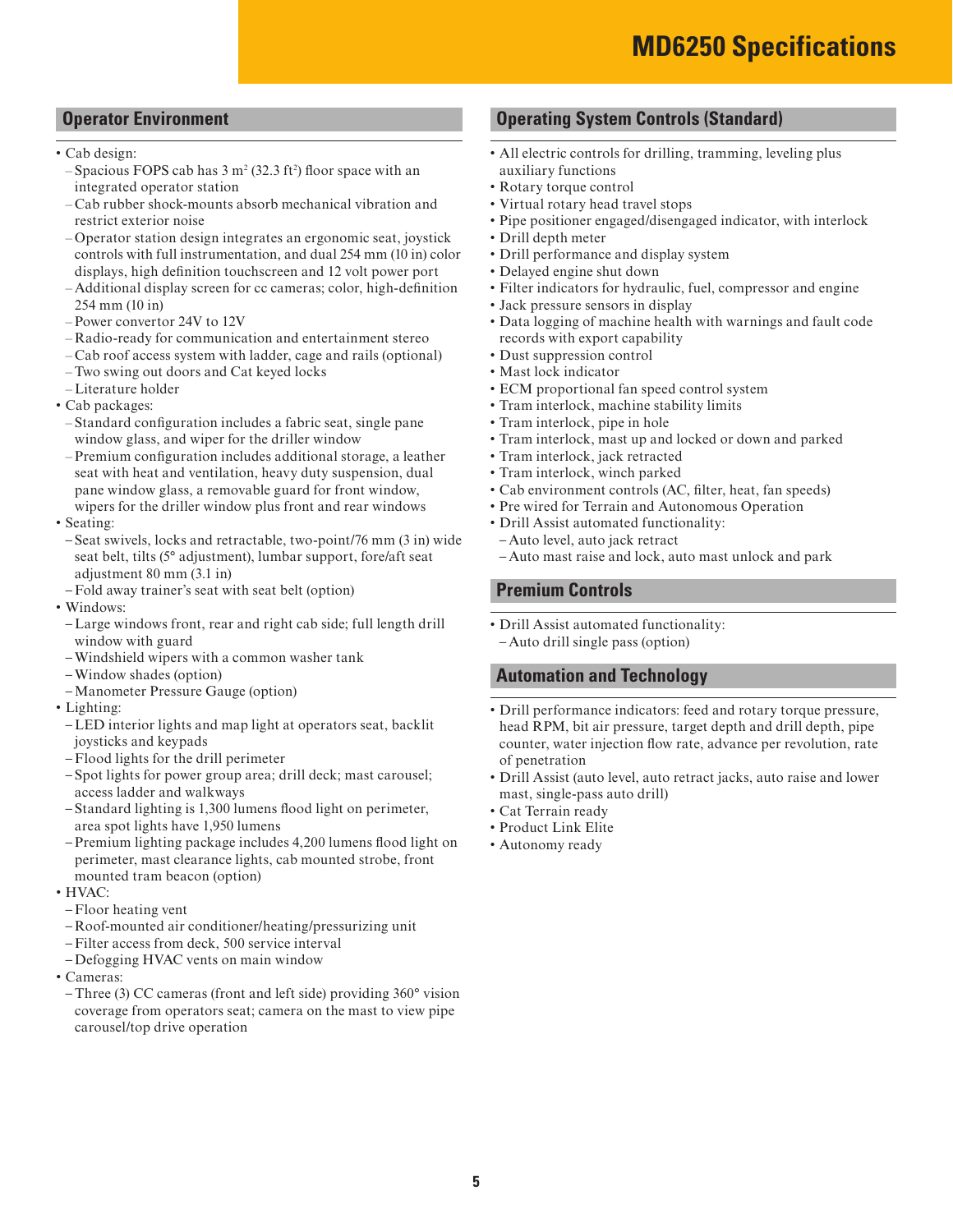## **MD6250 Specifications**

|  | <b>Dust Control Choices</b> |
|--|-----------------------------|
|  |                             |

| Water injection – tank mounted $1271$ L<br>below front deck                                                    |        | 336 gal   |
|----------------------------------------------------------------------------------------------------------------|--------|-----------|
|                                                                                                                |        |           |
| Water flow meter, volume control, tank fill level indicator                                                    |        |           |
| Water injection plus dry dust collector                                                                        |        |           |
| $127 \text{ m}^3/\text{min}$ (4.500 ft <sup>3</sup> /min) dust collector; includes standard<br>water injection |        |           |
| Self-cleaning filters, dust chute with ejector                                                                 |        |           |
| High volume water injection<br>$(maximum)$ – tanks total<br>capacity                                           | 2786 L | 736 gal   |
| Tank below deck – capacity<br>(isolated for extreme cold<br>weather)                                           | 1271 L | 336 gal   |
| Tank above deck – capacity                                                                                     | 1514 L | $400$ gal |

• Static dust curtains, four sided/boxed enclosed

- Dust curtain hydraulic lifters raise front and rear dust curtains (option) (recommended with dust collector)
- Tram off spray to wet the ground around the cuttings pile (option)

## **Safety and Security**

- Platform on non-drill-end for mounting fire suppression bottles and/or diesel gen set (option)
- Approach angle of 15 degrees facilitates loading and unloading on a lowboy
- Alloy drill deck covers, for servicing when mast is horizontal
- Seven (7) engine shut down buttons, by each drill egress/access point, in cab, in engine area, on drill deck
- Over forty (40) conditional safety interlocks
- Hinged window guard over the full length of the front drill window
- Three (3) egress points on deck areas in addition to main access
- Self-closing gates secure egress ladder locations
- Electric horn activated by push button in the cab
- Automatic tram alarm
- Under deck mounted battery box with keyed battery disconnect/starter disconnect/remote jump start terminals
- Compressor air hoses with safety retention cables
- Slip resistant surfaces
- Tow hooks on non-drill-end
- Lifting lugs
- Front window guard (option)

## **Service Packages**

- Basic Centralized manual lubrication for all pivot points, gravity fill for fuel and water
- Standard Fast fill for fuel and water, automated lubrication system (option)
- Service center for lubricant drain and fill, automated lubrication system, fast fill fuel and water, blow down hose (option)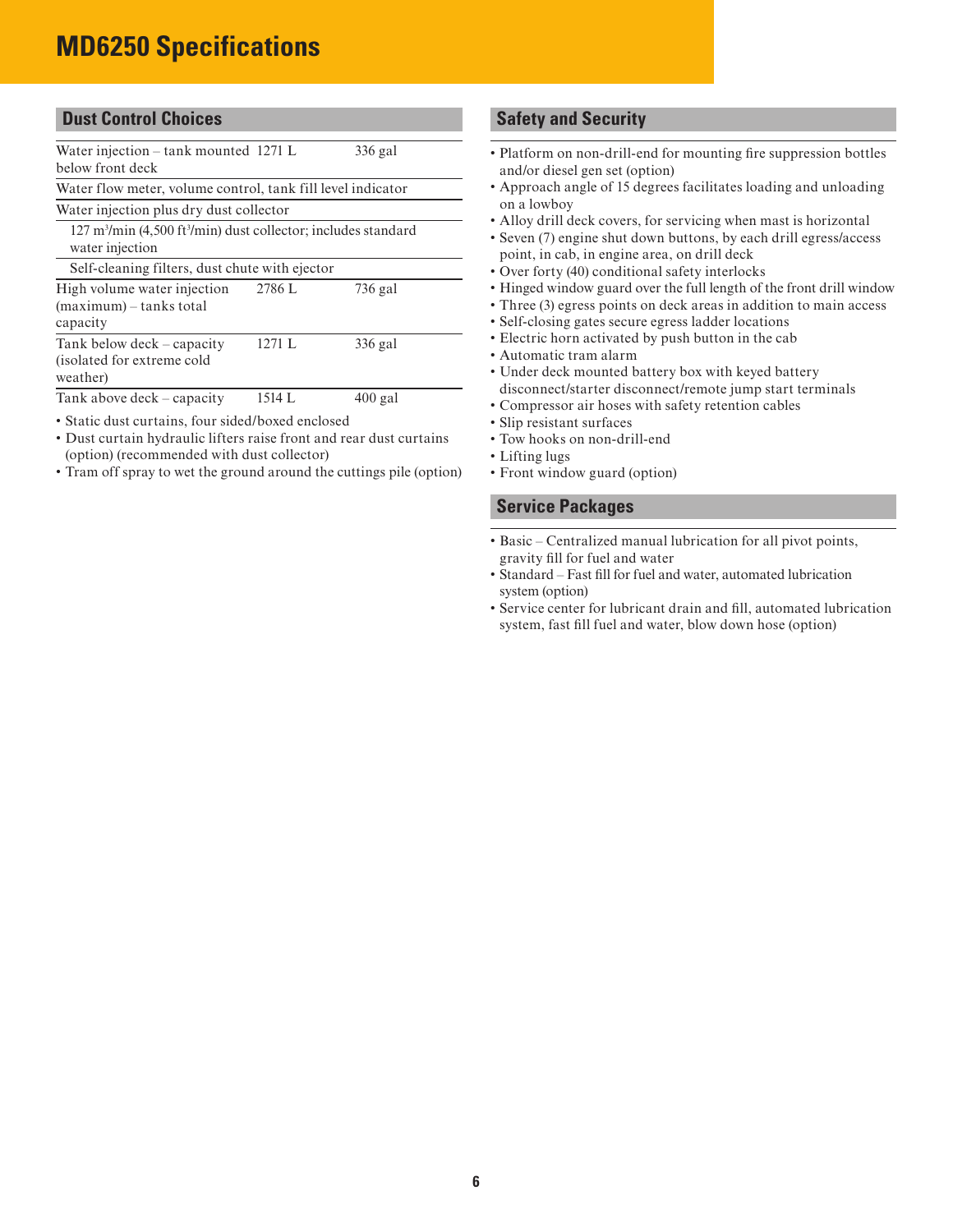## **Dimensions**

All dimensions are approximate.



|                            | 11.2 m (36.7 ft) Mast |            | 13.6 m (44.6 ft) Mast |                   |
|----------------------------|-----------------------|------------|-----------------------|-------------------|
| Width cab end              | $5.625 \text{ m}$     | $18.45$ ft | $5.624 \text{ m}$     | $18.45$ ft        |
| <b>2</b> Width non-cab end | 4.845 m               | $15.9$ ft  | 4.845 m               | $15.9$ ft         |
| <b>3</b> Height mast up    | 17.146 m              | $56.3$ ft  | 19.546 m              | $61.13$ ft        |
| Body length<br>4           | $11.708 \text{ m}$    | 38.41 ft   | $11.708 \text{ m}$    | 38.41 ft          |
| <b>5</b> Length mast down  | $17.78 \text{ m}$     | 58.3 ft    | $20.18 \text{ m}$     | $66.17$ ft        |
| <b>6</b> Height mast down  | 5.134 m               | 16.84 ft   | 5.134 m               | 16.84 ft          |
| Mast only shipping length  | $16.32 \text{ m}$     | 53.5 ft    | $18.72 \text{ m}$     | $61.4 \text{ ft}$ |

Note: Width and length dimensions include: cascading stairs and walk-around access for cab.

## **Weights**

Working weight range 56 468 kg to 64 154 kg 124,490 lb to 141,436 lb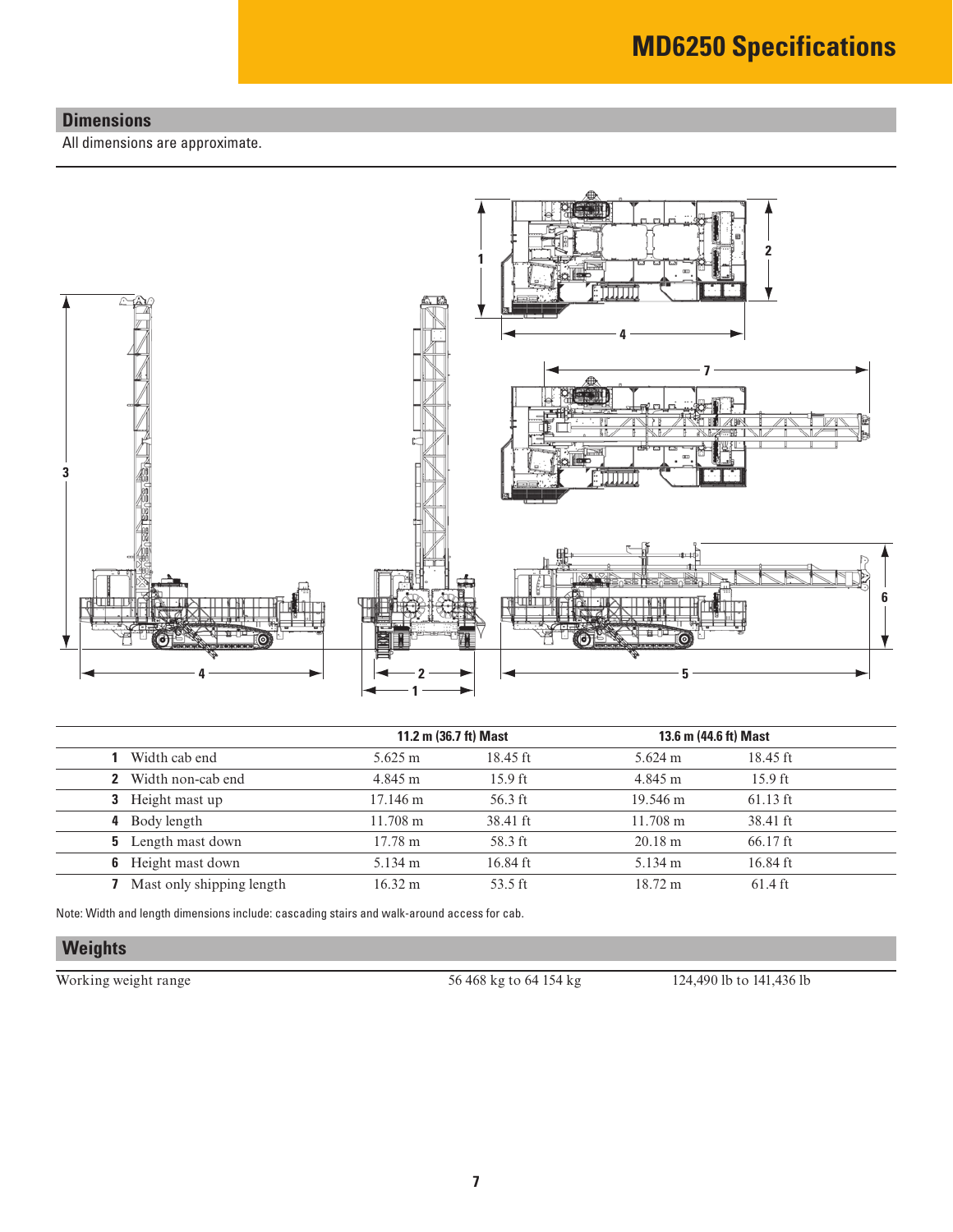## **Mandatory Choices**

Mandatory choices may vary. Consult your Cat dealer for details.

#### **ENGINE**

- C27 ACERT, 1,800 rpm Tier 2 equivalent
- C27 ACERT, 1,800 rpm Tier 4 Final

#### **COMPRESSOR/RECEIVER TANK**

- Rotary/Single Stage, Low Pressure:
- 56.6 m3 /min (2,000 ft3 /min) @ 8.6 bar (125 psi); with Low Pressure Receiver Tank for ASME/CRN/AU or CE Tank
- DTH/Two Stage, High Pressure:
	- 38.2 m3 /min (1,350 ft3 /min) @ 34.4 bar (500 psi), with High Pressure Receiver Tank (500 psi) for ASME/CRN/AU or CE Tank; hammer storage and 113.5 L (30 gal) tool oiler
- 42.4 m3 /min (1,500 ft3 /min) @ 24.1 bar (350 psi), with High Pressure Receiver Tank (350 psi) for ASME/CRN/AU or CE Tank; hammer storage and 113.5 L (30 gal) tool oiler

#### **FRAME ACCESS**

- Fixed access ladder
- Cascading, hydraulic stairs with walkway around the cab to the deck (required for cab roof access system)

#### **UNDERCARRIAGE**

- 600 mm (23.6 inch) triple grousers hard rock
- 750 mm (29.5 inch) triple grouser soft rock

#### **MAST**

- 11.2 m (36.7 ft) Mast
	- $-$  Single-pass depth  $-11.2$  m (36.7 ft)
	- $-$  Multi-pass depth  $-$  Up to 53.6 m (176.7 ft)
- Vertical or angle drilling package
- 13.6 m (44.6 ft) Mast
- $-$ Single-pass depth  $-13.6$  m (44.6 ft)
- Multi-pass depth Up to 37.9 m (124.6 ft)
- Vertical or angle drilling package

#### **MAST ACCESSORIES**

- 11.2 (36.7 ft) or 13.6 (44.6 ft) Mast
- Manual pipe catcher One (1) wire rope pipe catcher, manual bit basket
- 11.2 m (36.7 ft) Mast
- Hydraulic One (1) hydraulic pipe catcher, hydraulically operated bit basket
- 13.6 m (44.6 ft) Mast
- Hydraulic One (1) hydraulic pipe catcher, plus one (1) wire rope, hydraulically operated bit basket

#### **PIPE CAROUSEL, STANDARD**

- 11.2 m (36.7 ft) Mast
- holds quantity of four (4) 10.6 m (35 ft) pipes
- 13.6 m (44.6 ft) Mast
	- holds quantity of four (4) 6.1 m (20 ft) pipes

#### **PIPE CAROUSEL, DUAL PURPOSE**

• 11.2 m (36.7 ft) Mast: holds a quantity of two  $(2)$  10.6 m  $(35 \text{ ft})$  pipes and a quantity of two  $(2)$  7.62 m  $(25 \text{ ft})$  pipes with adaptors to connect to DTH Hammer and Tricone Bit (DTH Hammer and Tricone Bit not included)

#### **BREAK OUT WRENCH**

- Variable grip hydraulic break out wrench grip range:
- $-114-152$  mm  $(4.5-6.0$  in)
- $-152-216$  mm (6.0-8.5 in)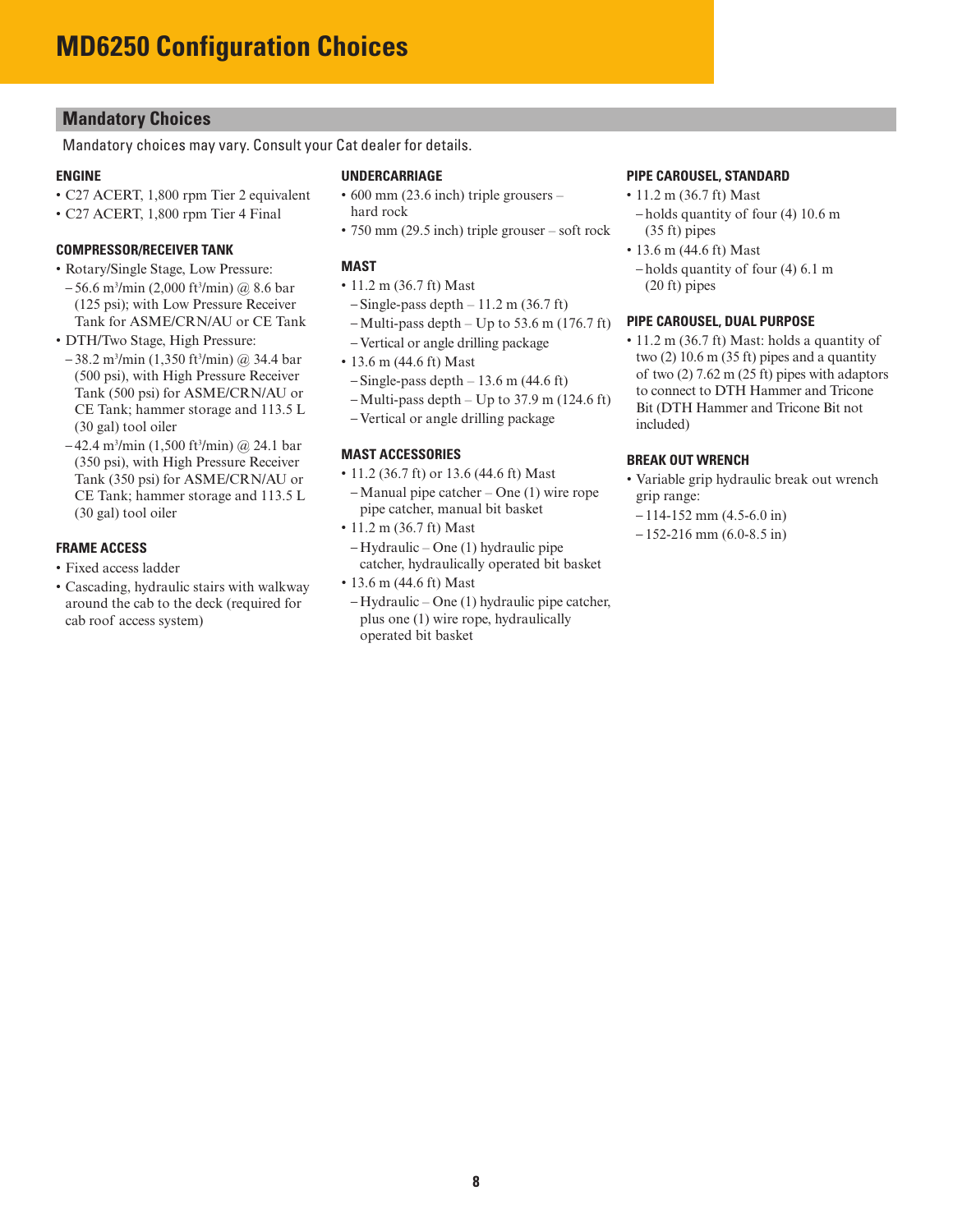## **Mandatory Choices** *(continued)*

Mandatory choices may vary. Consult your Cat dealer for details.

#### **DRILL TOOL PACKAGES – 11.2 m (36.7 ft) MAST**

- Rotary 127 mm (5 in) pipe diameter Roller deck bushing, pipe positioner roller, deck wrench, cross over subs, pipe wiper seal (select top sub arrangement in next section)
- Rotary 152 mm (6 in) pipe diameter Roller deck bushing, pipe positioner roller, deck wrench, cross over subs, pipe wiper seal (select top sub arrangement in next section)
- Rotary 165 mm (6.5 in) pipe diameter Roller deck bushing, pipe positioner roller, deck wrench, cross over subs, pipe wiper seal (select top sub arrangement in next section)
- Rotary 178 mm (7.0 in) pipe diameter Roller deck bushing, pipe positioner roller, deck wrench, cross over subs, pipe wiper seal (select top sub arrangement in next section)
- Rotary 194 mm (7.625 in) pipe diameter Roller deck bushing, pipe positioner roller, deck wrench, cross over subs, pipe wiper seal (select top sub arrangement in next section)
- DTH 140 mm (5.5 in) pipe diameter Two (2) piece bushing, pipe positioner roller, deck wrench, cross over adapter for hammer, pipe wiper seal (select top sub arrangement in next section)
- DTH 165 mm (6.5 in) pipe diameter Two (2) piece bushing, pipe positioner roller, deck wrench, cross over adapter for hammer, pipe wiper seal (select top sub arrangement in next section)
- Dual purpose 140 mm (5.5 in) pipe diameter – Two (2) piece bushing, pipe positioner roller, deck wrench and dual purpose carousel
- Dual purpose 168 mm (6.625 in) pipe diameter – Two (2) piece bushing, pipe positioner roller, deck wrench and dual purpose carousel

#### **DRILL TOOL PACKAGES – 13.6 m (44.6 ft) MAST**

- Rotary 127 mm (5.0 in) pipe diameter Roller deck bushing, pipe positioner roller, deck wrench, cross over sub, pipe wiper seal (select top sub arrangement in next section)
- Rotary 152 mm (6.0 in) pipe diameter Roller deck bushing, pipe positioner roller, deck wrench, cross over sub, pipe wiper seal (select top sub arrangement in next section)
- Rotary 165 mm (6.5 in) pipe diameter Roller deck bushing, pipe positioner roller, deck wrench, cross over sub, pipe wiper seal (select top sub arrangement in next section)
- Rotary 178 mm (7.0 in) pipe diameter Roller deck bushing, pipe positioner roller, deck wrench, cross over sub, pipe wiper seal (select top sub arrangement in next section)
- Rotary 194 mm (7.625 in) pipe diameter Roller deck bushing, pipe positioner roller, deck wrench, cross sub, pipe wiper seal (select top sub arrangement in next section)
- DTH 140 mm (5.5 in) pipe diameter Two (2) piece bushing, pipe positioner roller, deck wrench, cross over adapter for hammer, pipe wiper seal (select top sub arrangement in next section)
- DTH 165 mm (6.5 in) pipe diameter Two (2) piece bushing, pipe positioner roller, deck wrench, cross over adapter for hammer, pipe wiper seal (select top sub arrangement in next section)
- DTH 178 mm (7.0 in) pipe diameter Two (2) piece deck bushing, pipe positioner roller, deck wrench, cross over hammer adapter, pipe wiper seal (select top sub arrangement in next section)

#### **SUBS**

- Shock absorber with crossover adapter
- $-127$  mm  $(5.0 \text{ in})$
- $-140$  mm  $(5.5 \text{ in})$
- $-152$  mm (6.0 in)
- $-165$  mm  $(6.5 \text{ in})$
- $-178$  mm  $(7.0 \text{ in})$
- $-194$  mm (7.625 in)
- Shock subs with long top sub adaptor for Dual Purpose 11.2 m (36.7 ft) Mast
- $-140$  mm  $(5.5 \text{ in})$
- $-168$  mm (6.625 in)
- Top subs (Rotary package only)
- $-127$  mm (5.0 in)
- $-152$  mm (6.0 in)
- $-165$  mm  $(6.5 \text{ in})$
- $-178$  mm  $(7.0 \text{ in})$
- $-194$  mm (7.625 in)

#### **OPERATOR ENVIRONMENT**

- Lighting
- Standard Light, 1,300 lumens flood light on perimeter, area spot lights have 1,950 lumens
- Premium Light, 4,200 lumens per flood light on perimeter, area spot lights have 1,950 lumens mast clearance lights and cab mounted yellow strobe light and front mounted tram beacon
- Cab packages
	- Standard configuration includes a fabric seat, single pane window glass, and wiper for the driller window
	- Premium configuration includes additional storage, a leather seat with heat and ventilation, heavy duty suspension, dual pane window glass, a removable guard for front window, wipers for the driller window plus front and rear windows
- Decals/Films
- ANSI  $-$ ISO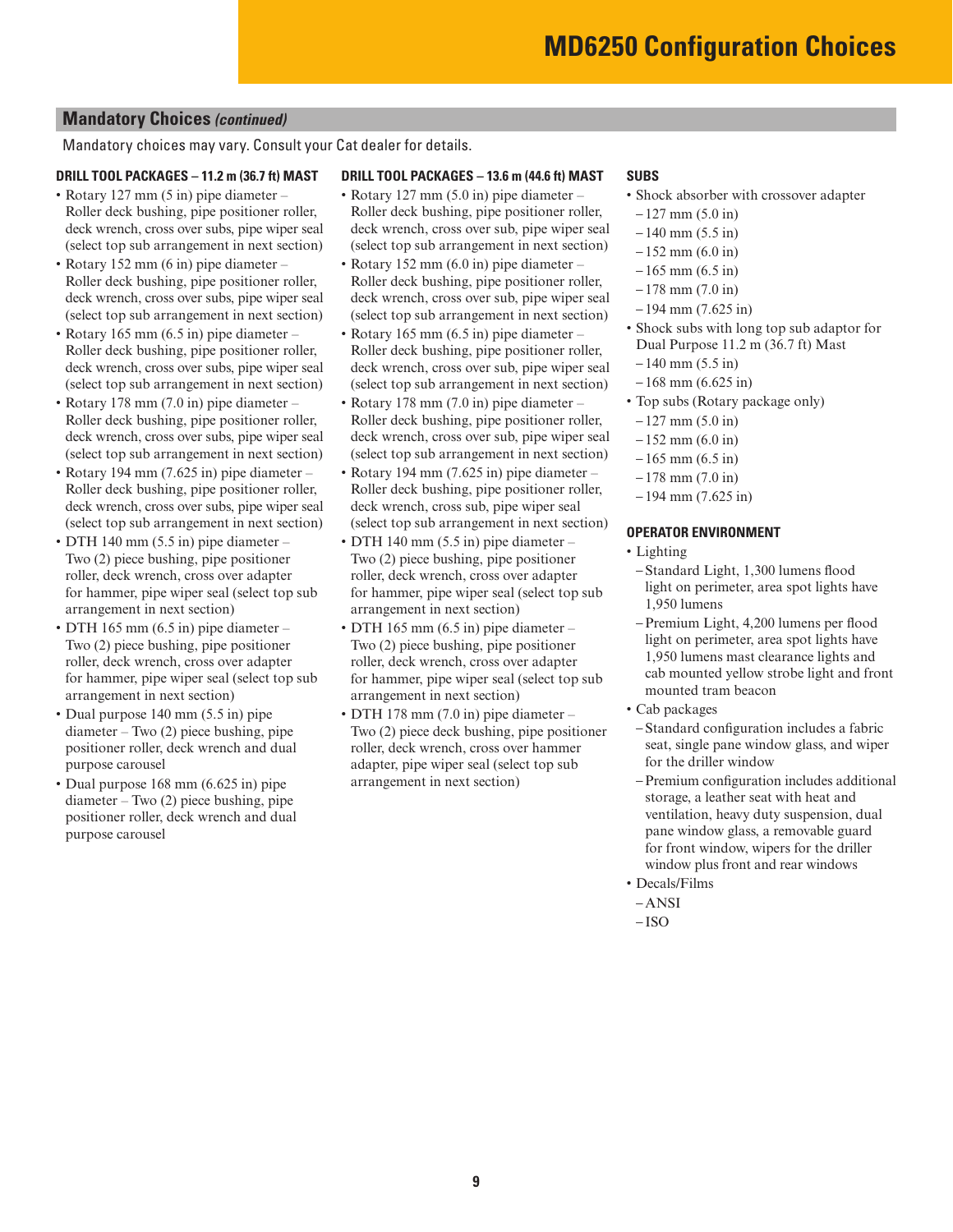## **Mandatory Choices** *(continued)*

Mandatory choices may vary. Consult your Cat dealer for details.

## **SERVICE PACKAGES**

- Basic Centralized manual lubrication for all pivot points, gravity fill fuel and water
- Standard Fast fill for fuel and water, automated lubrication system
- Premium Service center for lubricants fill, fast fill fuel and water, automated lubrication system, and blowdown hose

## **DUST CONTROL**

- Water injection system
- 1271 L (336 gal) mounted below front deck
- Water injection plus dry dust collector
- 127 m3 /min (4,500 cfm) dust collector
- Water storage 1271 L (336 gal)
- High volume water injection – Water storage 2786 L (736 gallon)
- 1271 L (336 gal) tank mounted below deck
- 1514 L (400 gal) mounted above deck

#### **BATTERIES**

- Four (4) Cat sealed batteries
- Six (6) Cat sealed batteries required for cold weather level 2 and 4 and/or autonomy packages

## **CLIMATE**

- Climate Level 1
- Rated down to  $-1$ ° C (30° F)
- Withstands high heat to  $52^{\circ}$  C (125 $^{\circ}$  F)
- Standard fluids and lubricants
- Climate Level 2
- Rated down to –18 $\degree$  C (–0 $\degree$  F)
- Arctic fluids and lubricants
- Climate Level 4
	- Arctic fluids and lubricants
	- Diesel fired heating system
- Electric powered heating system

## **TECHNOLOGY AND AUTOMATION**

- Drilling parameters and interlocks
- Drill Assist (auto level, auto retract jacks, auto raise and lower mast, single-pass auto drill)
- Product Link Elite (see selection choices below)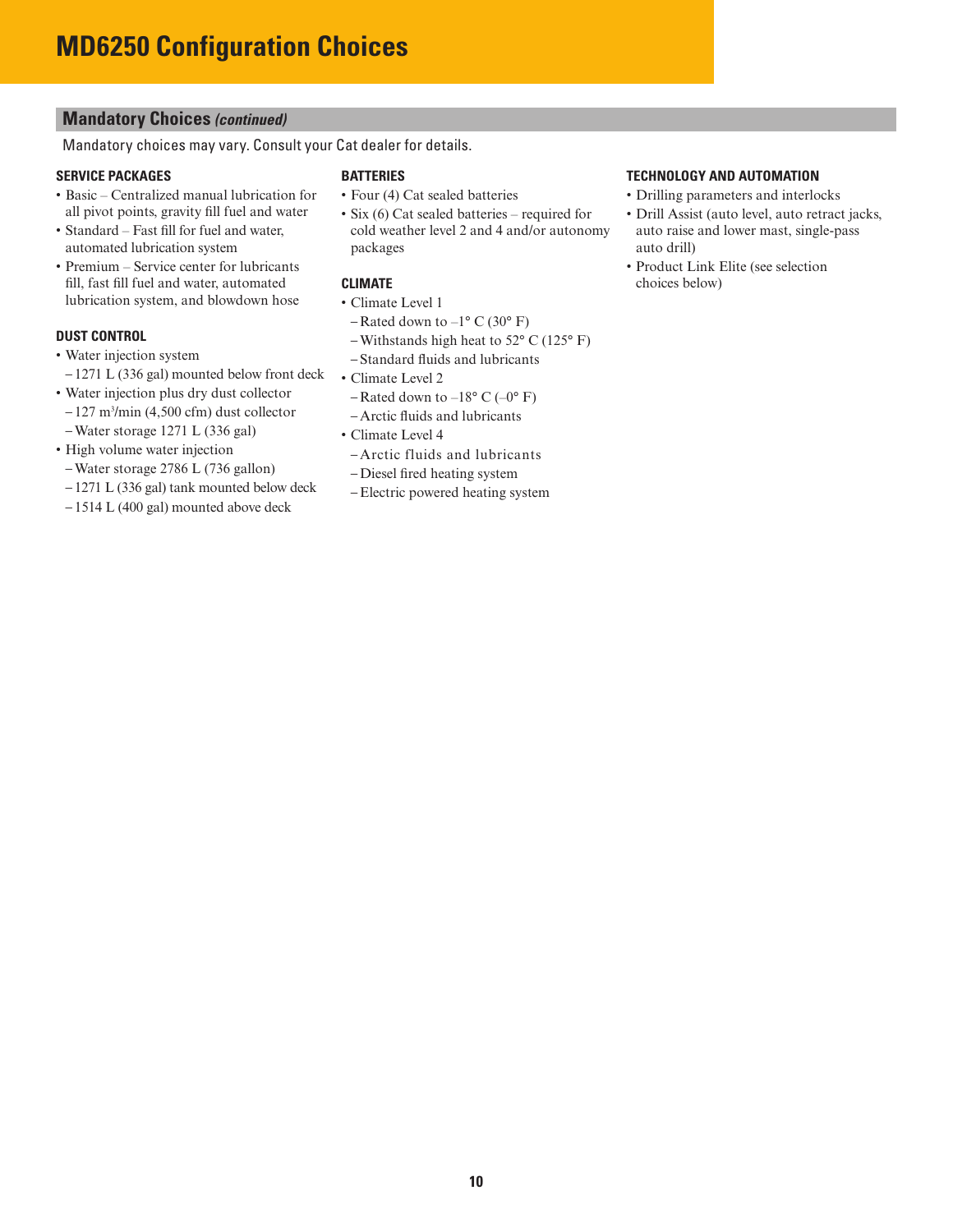## **Factory Options**

Options may vary. Consult your Cat dealer for details.

#### **FRAME**

- Fuel tank expansion of +1609 L (425 gal) for total of 3218 L (850 gal) (Required for autonomy packages)
- Platform on non-drill-end to mount fire suppression bottles and/or diesel gen set
- Jib crane ready (Jib crane not included)

#### **MAST**

- Overhead winch assembly with cable and hook, plus with remote control; variable speed drive with  $\geq 1814$  kg (4,000 lb) rating, length to reach 6.1 m (20 ft) past drill deck
- Tool lubrication system for Rotary Drilling with 113.5 L (30 gal) capacity
- Pipe thread greaser with reloadable tank for disposable grease bucket

#### **SERVICE TOOLS**

- Bushing retention tool 102-194 mm (4.0-7.625 in)
- Work Tools
- Lifting bails (available on request; required for commissioning)
	- API thread 89 mm (3.5 in)
- API thread 114 mm (4.5 in)
- API thread 140 mm (5.5 in)
- BECO thread 102 mm (4.0 in)
- BECO thread 114 mm (4.5 in)
- BECO thread 152 mm (6.0 in)

#### **DRILL DECK MISC.**

- Tool box in deck
- Hydraulic viewing hatch with spotlight

#### **OPERATOR ENVIRONMENT**

- Fold up trainer's seat with seat belt
- Cabin pressure manometer gauge
- Window shades
- Cab roof access system with ladder, cage and rails (only available with cascading stairs and cab walkway)

#### **TECHNOLOGY PRODUCTS**

- Product Link Elite; satellite, cellular or dual
- Terrain guidance system hardware

#### **DUST SUPPRESSION**

- Dust curtains, four sides boxed in, with hydraulic lifters to raise front and rear dust curtains (recommended with dust collector)
- Tram off spray system

#### **DRILL BITS, ROTARY TRICONE**

- Recommended for Rotary Applications
- All bits have standard nozzles
- Obtain S/M/H codes from the Rock Formation to Bit Conversion table *https://catpublications.com* search for PEXQ1027
- Ship out plans for each drill configuration allow for one pallet of bits. Additional pallets may require an additional truck.
- 171 mm (6.75 in), Option 1, (S2)
- 171 mm (6.75 in), Option 2, (M1)
- 171 mm (6.75 in), Option 3, (M3)
- 200 mm (7.875 in), Option 1, (S2)
- 200 mm (7.875 in), Option 2, (M1)
- 200 mm (7.875 in), Option 3, (M3)
- 229 mm (9.0 in), Option 1, (S3)
- 229 mm (9.0 in), Option 2, (M2)
- 229 mm (9.0 in), Option 3, (H1)
- 251 mm (9.875 in), Option 1, (M1)
- 251 mm (9.875 in), Option 2, (M3)
- 251 mm (9.875 in), Option 3, (H1)

#### **DRILL PIPE\***

#### **Standard carousel pipe:**

- **10.6 m (35 ft) pipes for 11.2 m (36.7 ft) Mast Accepts quantity of four (4)**
	- $-127$  mm  $(5.0 \text{ in})$
	- $-140$  mm  $(5.5 \text{ in})$
	- $-152$  mm (6.0 in)
	- $-165$  mm  $(6.5 \text{ in})$
- 178 mm (7.0 in)
- $-194$  mm  $(7.625$  in)
- **6.1 m (20 ft) pipes for 13.6 m (44.6 ft) Mast Accepts quantity of four (4)**
	- $-127$  mm (5.0 in)
	- $-140$  mm  $(5.5 \text{ in})$
	- $-152$  mm (6.0 in)
	- $-165$  mm  $(6.5 \text{ in})$
	- $-178$  mm  $(7.0 \text{ in})$
	- $-194$  mm (7.625 in)
- **10.6 m (35 ft) pipe for 11.2 m (36.7 ft) Mast Accepts quantity of two (2)**
- $-$  Quantity of two (2) 7.62 m (25 ft) pipes with adaptors to connect to DTH hammer or tricone bit (hammer and tricone bit not included)
- $-140$  mm  $(5.5 \text{ in})$
- $-168$  mm (6.625 in)

\*Contact factory for additional pipe diameters